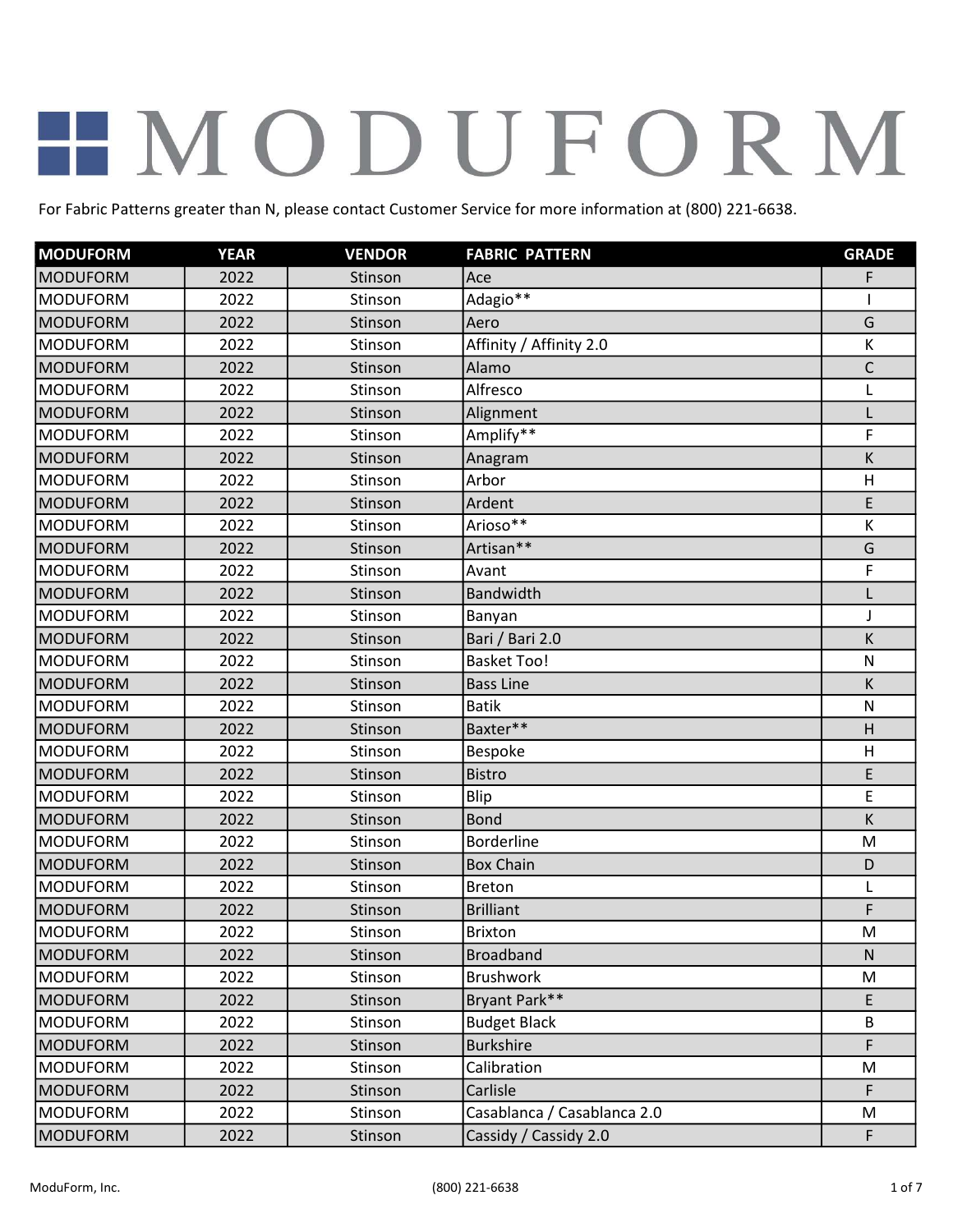| <b>MODUFORM</b> | <b>YEAR</b> | <b>VENDOR</b> | <b>FABRIC PATTERN</b>         | <b>GRADE</b> |
|-----------------|-------------|---------------|-------------------------------|--------------|
| <b>MODUFORM</b> | 2022        | Stinson       | Catalina                      | K            |
| <b>MODUFORM</b> | 2022        | Stinson       | Ceremony                      | M            |
| <b>MODUFORM</b> | 2022        | Stinson       | Channel / Channel 2.0         | H            |
| <b>MODUFORM</b> | 2022        | Stinson       | Charlotte                     | G            |
| <b>MODUFORM</b> | 2022        | Stinson       | Chroma                        | H            |
| <b>MODUFORM</b> | 2022        | Stinson       | Cinema                        | ${\sf N}$    |
| <b>MODUFORM</b> | 2022        | Stinson       | Cirque / Cirque 2.0           | G            |
| <b>MODUFORM</b> | 2022        | Stinson       | Citadel / Citadel 2.0         | F            |
| <b>MODUFORM</b> | 2022        | Stinson       | Clean Slate / Clean Slate 2.0 | F            |
| <b>MODUFORM</b> | 2022        | Stinson       | Colorguard / Colorguard 2.0   | D            |
| <b>MODUFORM</b> | 2022        | Stinson       | Comeback                      | $\mathsf{N}$ |
| <b>MODUFORM</b> | 2022        | Stinson       | Connect / Connect 2.0         | E            |
| <b>MODUFORM</b> | 2022        | Stinson       | Continuum                     | T            |
| <b>MODUFORM</b> | 2022        | Stinson       | Core / Core 2.0               | D            |
| <b>MODUFORM</b> | 2022        | Stinson       | Corium**                      | К            |
| <b>MODUFORM</b> | 2022        | Stinson       | Criss Cross / Criss Cross 2.0 | F            |
| <b>MODUFORM</b> | 2022        | Stinson       | Cush**                        | F            |
| <b>MODUFORM</b> | 2022        | Stinson       | Cyma                          | L            |
| <b>MODUFORM</b> | 2022        | Stinson       | Dakota**                      | H            |
| <b>MODUFORM</b> | 2022        | Stinson       | Dart                          | F            |
| <b>MODUFORM</b> | 2022        | Stinson       | Deflection                    | L            |
| <b>MODUFORM</b> | 2022        | Stinson       | Detail                        | H            |
| <b>MODUFORM</b> | 2022        | Stinson       | Didi**                        | К            |
| <b>MODUFORM</b> | 2022        | Stinson       | Donegal                       | H            |
| <b>MODUFORM</b> | 2022        | Stinson       | <b>Drift</b>                  |              |
| <b>MODUFORM</b> | 2022        | Stinson       | Duet**                        | $\mathbf{I}$ |
| <b>MODUFORM</b> | 2022        | Stinson       | Elderberry                    | $\mathsf{N}$ |
| <b>MODUFORM</b> | 2022        | Stinson       | Eli / Eli 2.0                 | Κ            |
| <b>MODUFORM</b> | 2022        | Stinson       | English Pub                   | F            |
| MODUFORM        | 2022        | Stinson       | Entrada                       | H            |
| <b>MODUFORM</b> | 2022        | Stinson       | Equator                       | M            |
| <b>MODUFORM</b> | 2022        | Stinson       | Equinox                       | J            |
| <b>MODUFORM</b> | 2022        | Stinson       | Essential**                   | E            |
| <b>MODUFORM</b> | 2022        | Stinson       | Etch**                        | ${\sf M}$    |
| <b>MODUFORM</b> | 2022        | Stinson       | Euclid                        | G            |
| <b>MODUFORM</b> | 2022        | Stinson       | Excursion                     | E            |
| <b>MODUFORM</b> | 2022        | Stinson       | <b>Expressions</b>            | F            |
| <b>MODUFORM</b> | 2022        | Stinson       | <b>Fast Lane</b>              | G            |
| <b>MODUFORM</b> | 2022        | Stinson       | Fenestra Too!                 | N            |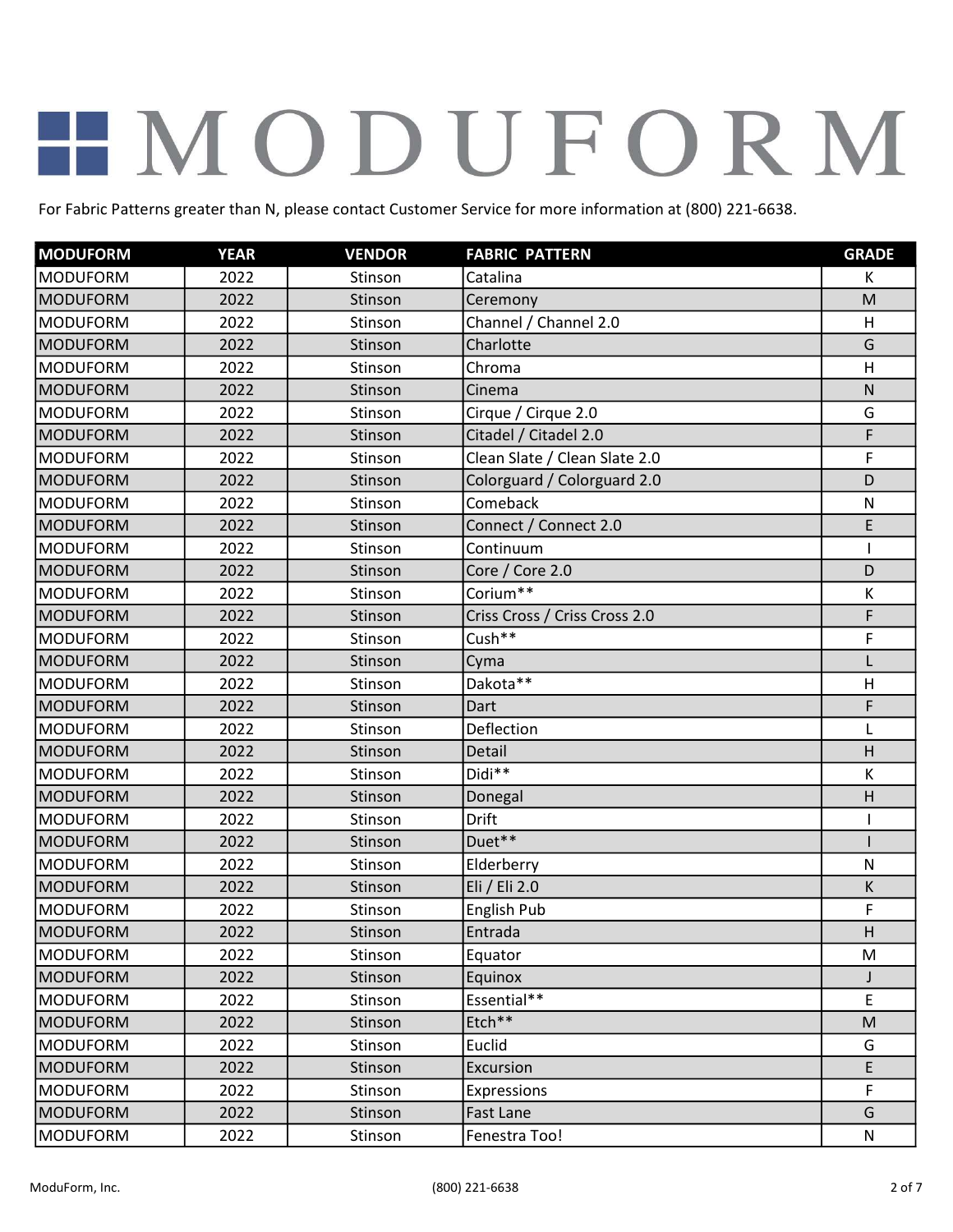| <b>MODUFORM</b> | <b>YEAR</b> | <b>VENDOR</b> | <b>FABRIC PATTERN</b>           | <b>GRADE</b> |
|-----------------|-------------|---------------|---------------------------------|--------------|
| <b>MODUFORM</b> | 2022        | Stinson       | Fiberdrill                      |              |
| <b>MODUFORM</b> | 2022        | Stinson       | Fidget                          | К            |
| <b>MODUFORM</b> | 2022        | Stinson       | Figment                         | M            |
| <b>MODUFORM</b> | 2022        | Stinson       | Finley**                        | H            |
| <b>MODUFORM</b> | 2022        | Stinson       | Fizz / Fizz 2.0                 | H            |
| <b>MODUFORM</b> | 2022        | Stinson       | <b>Flanders</b>                 | F            |
| <b>MODUFORM</b> | 2022        | Stinson       | Fleck**                         | F            |
| <b>MODUFORM</b> | 2022        | Stinson       | Flex                            | E            |
| <b>MODUFORM</b> | 2022        | Stinson       | Flight (color Dragon only)      | M            |
| <b>MODUFORM</b> | 2022        | Stinson       | Fractal                         | К            |
| <b>MODUFORM</b> | 2022        | Stinson       | Frequency / Frequency 2.0       | J            |
| <b>MODUFORM</b> | 2022        | Stinson       | Furrows                         | F            |
| <b>MODUFORM</b> | 2022        | Stinson       | Fuse / Fuse 2.0                 | E            |
| <b>MODUFORM</b> | 2022        | Stinson       | Galileo** / Galileo 2.0**       | L            |
| <b>MODUFORM</b> | 2022        | Stinson       | GeoMet                          | H            |
| <b>MODUFORM</b> | 2022        | Stinson       | Grand Sierra / Grand Sierra 2.0 | E            |
| <b>MODUFORM</b> | 2022        | Stinson       | Graph                           |              |
| <b>MODUFORM</b> | 2022        | Stinson       | Gravity                         | H            |
| <b>MODUFORM</b> | 2022        | Stinson       | Grille / Grille 2.0             | G            |
| <b>MODUFORM</b> | 2022        | Stinson       | Handwork                        | L            |
| <b>MODUFORM</b> | 2022        | Stinson       | Harrison - MB**                 | H            |
| <b>MODUFORM</b> | 2022        | Stinson       | Hashtag                         | К            |
| <b>MODUFORM</b> | 2022        | Stinson       | Haven                           |              |
| MODUFORM        | 2022        | Stinson       | Helix                           | $\mathsf{N}$ |
| <b>MODUFORM</b> | 2022        | Stinson       | Hi-Fi                           | F            |
| <b>MODUFORM</b> | 2022        | Stinson       | Highlands                       | H            |
| <b>MODUFORM</b> | 2022        | Stinson       | Highlight                       | F            |
| <b>MODUFORM</b> | 2022        | Stinson       | Hive                            | F            |
| <b>MODUFORM</b> | 2022        | Stinson       | Honeycomb                       | H            |
| <b>MODUFORM</b> | 2022        | Stinson       | Hopsack                         | F            |
| MODUFORM        | 2022        | Stinson       | Hush                            | J            |
| <b>MODUFORM</b> | 2022        | Stinson       | I Spy                           | M            |
| <b>MODUFORM</b> | 2022        | Stinson       | Impress w/StaKleen™**           | L            |
| <b>MODUFORM</b> | 2022        | Stinson       | <b>Inside Track</b>             | F            |
| <b>MODUFORM</b> | 2022        | Stinson       | Jambi Stripe Too!               |              |
| <b>MODUFORM</b> | 2022        | Stinson       | Jillian                         | F            |
| <b>MODUFORM</b> | 2022        | Stinson       | Juxy / Juxy 2.0                 | L            |
| <b>MODUFORM</b> | 2022        | Stinson       | Kalahari                        | K            |
| <b>MODUFORM</b> | 2022        | Stinson       | Kennebunk                       | ${\sf M}$    |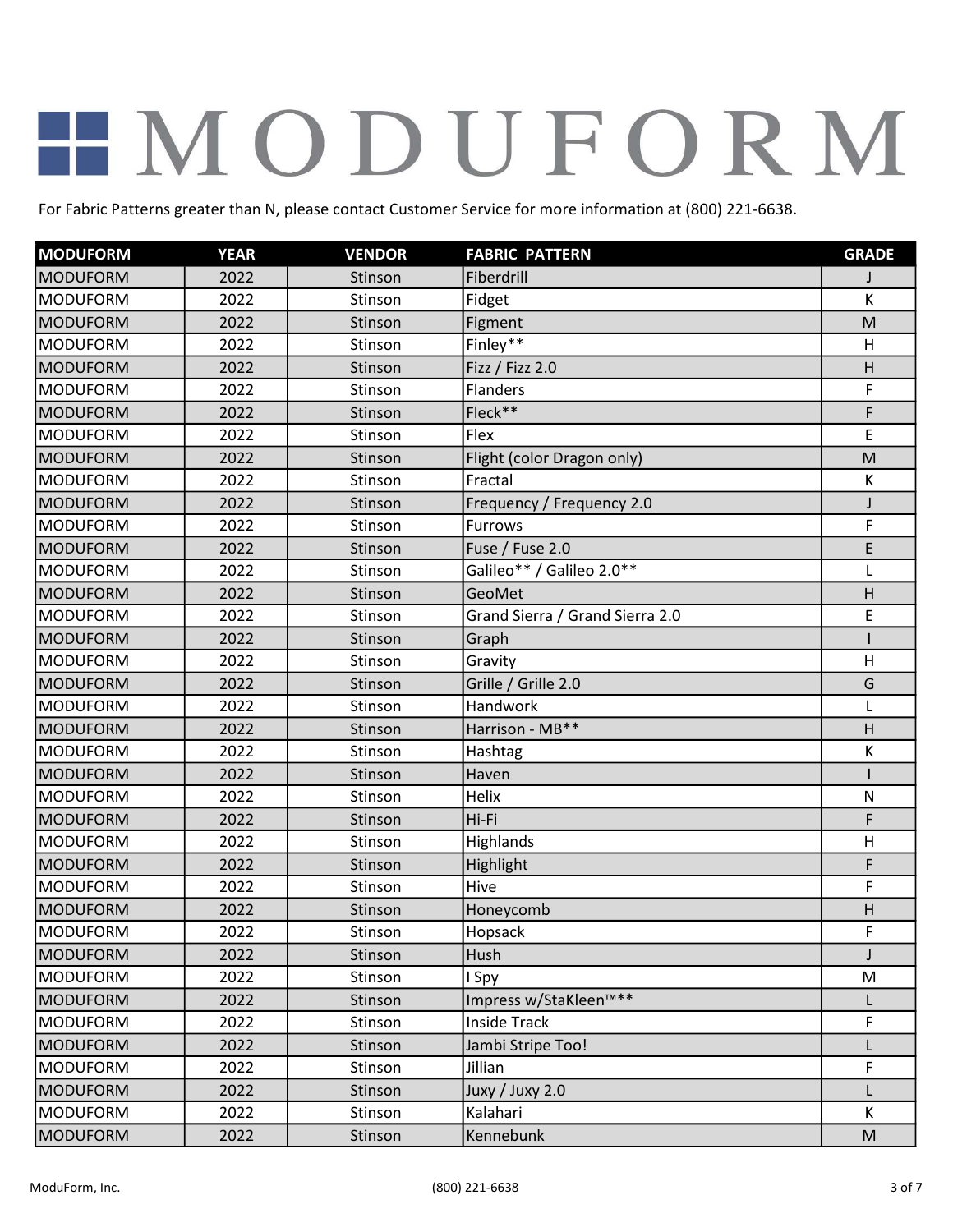| <b>MODUFORM</b> | <b>YEAR</b> | <b>VENDOR</b> | <b>FABRIC PATTERN</b>               | <b>GRADE</b> |
|-----------------|-------------|---------------|-------------------------------------|--------------|
| <b>MODUFORM</b> | 2022        | Stinson       | Kid**                               |              |
| <b>MODUFORM</b> | 2022        | Stinson       | Kilkenny Tweed / Kilkenny Tweed 2.0 | F            |
| <b>MODUFORM</b> | 2022        | Stinson       | Kinetic                             | T            |
| <b>MODUFORM</b> | 2022        | Stinson       | Kingsman                            |              |
| <b>MODUFORM</b> | 2022        | Stinson       | Knot                                | T            |
| <b>MODUFORM</b> | 2022        | Stinson       | Kusari / Kusari 2.0                 | G            |
| <b>MODUFORM</b> | 2022        | Stinson       | Lara                                | D            |
| <b>MODUFORM</b> | 2022        | Stinson       | Laredo                              | E            |
| <b>MODUFORM</b> | 2022        | Stinson       | Lateral                             | F            |
| <b>MODUFORM</b> | 2022        | Stinson       | Latitude                            | D            |
| <b>MODUFORM</b> | 2022        | Stinson       | Lattice                             | G            |
| <b>MODUFORM</b> | 2022        | Stinson       | Level / Level 2.0                   | H            |
| <b>MODUFORM</b> | 2022        | Stinson       | Live Wire                           | M            |
| <b>MODUFORM</b> | 2022        | Stinson       | Loophole                            |              |
| <b>MODUFORM</b> | 2022        | Stinson       | Lorelai - MB**                      | ı            |
| <b>MODUFORM</b> | 2022        | Stinson       | Lunaria                             | L            |
| <b>MODUFORM</b> | 2022        | Stinson       | Luster                              | T            |
| <b>MODUFORM</b> | 2022        | Stinson       | Mandala                             | K            |
| <b>MODUFORM</b> | 2022        | Stinson       | Marquetry                           | M            |
| <b>MODUFORM</b> | 2022        | Stinson       | Martini / Martini 2.0               | K            |
| <b>MODUFORM</b> | 2022        | Stinson       | Matrix                              | H            |
| <b>MODUFORM</b> | 2022        | Stinson       | Maxwell                             | G            |
| <b>MODUFORM</b> | 2022        | Stinson       | Median                              | К            |
| <b>MODUFORM</b> | 2022        | Stinson       | Meteor                              | M            |
| <b>MODUFORM</b> | 2022        | Stinson       | Mica / Mica 2.0                     | F            |
| <b>MODUFORM</b> | 2022        | Stinson       | $Moby**$                            | E            |
| <b>MODUFORM</b> | 2022        | Stinson       | Moccasin / Moccasin 2.0             | E            |
| <b>MODUFORM</b> | 2022        | Stinson       | Mod                                 | M            |
| <b>MODUFORM</b> | 2022        | Stinson       | Modena** / Modena 2.0**             | L            |
| MODUFORM        | 2022        | Stinson       | Monhegan                            | L            |
| <b>MODUFORM</b> | 2022        | Stinson       | Montage**                           |              |
| <b>MODUFORM</b> | 2022        | Stinson       | Montana / Montana 2.0               | E            |
| <b>MODUFORM</b> | 2022        | Stinson       | Natural World / Natural World 2.0   | M            |
| <b>MODUFORM</b> | 2022        | Stinson       | Naugaleather                        | F            |
| <b>MODUFORM</b> | 2022        | Stinson       | Naugasoft                           | E            |
| <b>MODUFORM</b> | 2022        | Stinson       | <b>Nest</b>                         | ${\sf N}$    |
| <b>MODUFORM</b> | 2022        | Stinson       | Network                             | K            |
| <b>MODUFORM</b> | 2022        | Stinson       | New Hempstead                       | E            |
| <b>MODUFORM</b> | 2022        | Stinson       | Nimble                              | L            |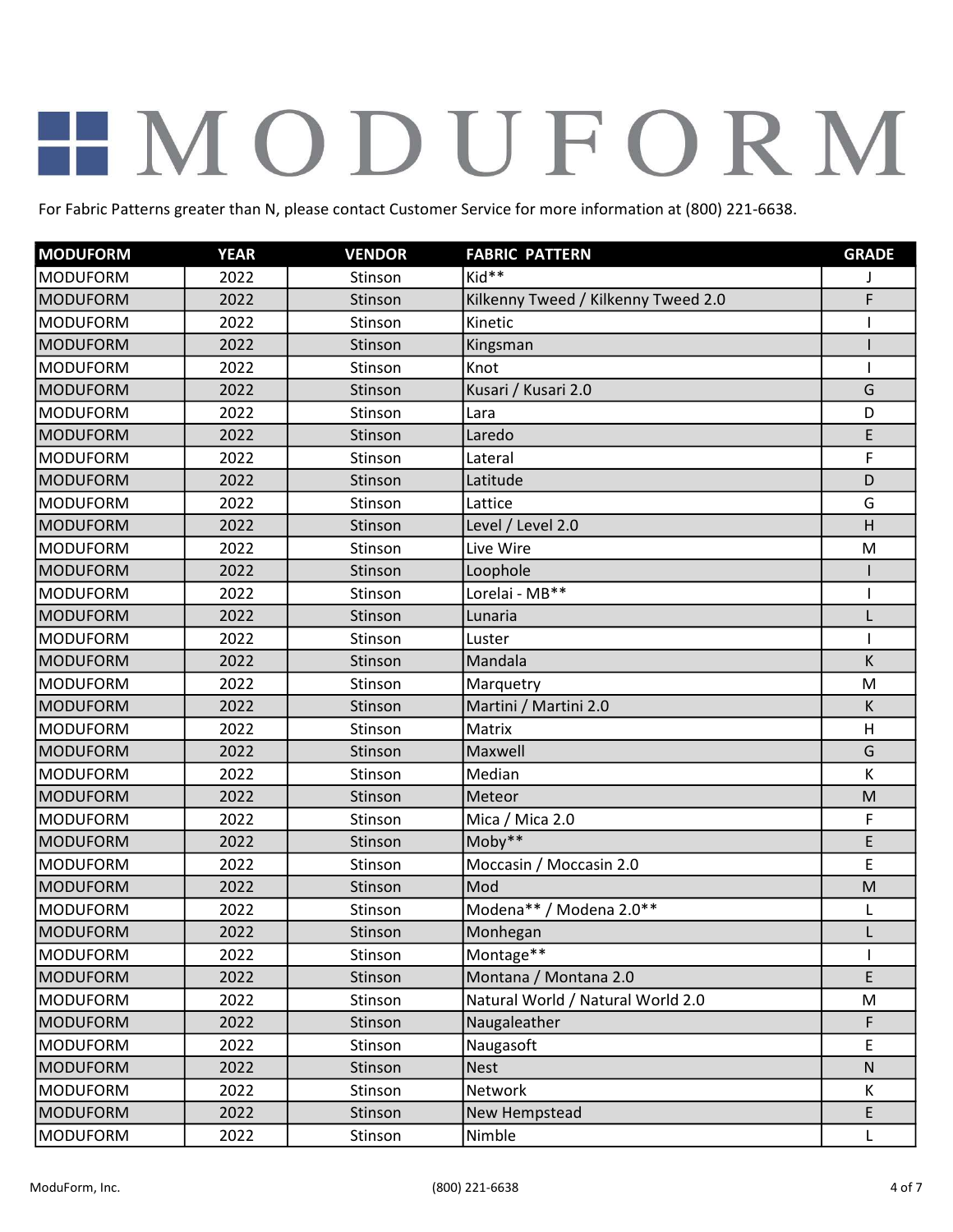| <b>MODUFORM</b> | <b>YEAR</b> | <b>VENDOR</b> | <b>FABRIC PATTERN</b>                 | <b>GRADE</b> |
|-----------------|-------------|---------------|---------------------------------------|--------------|
| <b>MODUFORM</b> | 2022        | Stinson       | Nishiki / Nishiki 2.0                 | F            |
| <b>MODUFORM</b> | 2022        | Stinson       | Nova                                  |              |
| <b>MODUFORM</b> | 2022        | Stinson       | Nubbly                                | J            |
| <b>MODUFORM</b> | 2022        | Stinson       | Obscura                               | J            |
| <b>MODUFORM</b> | 2022        | Stinson       | Offset                                | M            |
| <b>MODUFORM</b> | 2022        | Stinson       | Olivia                                | E            |
| <b>MODUFORM</b> | 2022        | Stinson       | Olympus / Olympus 2.0                 | L            |
| <b>MODUFORM</b> | 2022        | Stinson       | Orbit / Orbit 2.0                     | H            |
| <b>MODUFORM</b> | 2022        | Stinson       | Outlander**                           | G            |
| <b>MODUFORM</b> | 2022        | Stinson       | Overlay                               | H            |
| <b>MODUFORM</b> | 2022        | Stinson       | Oxford / Oxford 2.0                   | F            |
| <b>MODUFORM</b> | 2022        | Stinson       | Pacifica                              | $\mathsf{N}$ |
| <b>MODUFORM</b> | 2022        | Stinson       | Paloma                                | G            |
| <b>MODUFORM</b> | 2022        | Stinson       | Paradox                               | M            |
| <b>MODUFORM</b> | 2022        | Stinson       | Park Avenue                           | J            |
| <b>MODUFORM</b> | 2022        | Stinson       | Patriot Plus II / Patriot Plus II 2.0 | E            |
| <b>MODUFORM</b> | 2022        | Stinson       | Penelope                              | H            |
| <b>MODUFORM</b> | 2022        | Stinson       | Pergola                               |              |
| <b>MODUFORM</b> | 2022        | Stinson       | Perimeter                             |              |
| <b>MODUFORM</b> | 2022        | Stinson       | Perspective / Perspective 2.0         | M            |
| <b>MODUFORM</b> | 2022        | Stinson       | Piccadilly                            | J            |
| <b>MODUFORM</b> | 2022        | Stinson       | Pinball                               | К            |
| <b>MODUFORM</b> | 2022        | Stinson       | Ping Pong                             | M            |
| <b>MODUFORM</b> | 2022        | Stinson       | Pod                                   | M            |
| <b>MODUFORM</b> | 2022        | Stinson       | Polka                                 | E            |
| <b>MODUFORM</b> | 2022        | Stinson       | Polygon                               | L            |
| <b>MODUFORM</b> | 2022        | Stinson       | Posey                                 |              |
| <b>MODUFORM</b> | 2022        | Stinson       | Posh                                  | H            |
| <b>MODUFORM</b> | 2022        | Stinson       | <b>Power Grid</b>                     | M            |
| <b>MODUFORM</b> | 2022        | Stinson       | Prisma                                |              |
| MODUFORM        | 2022        | Stinson       | Profile                               | F            |
| <b>MODUFORM</b> | 2022        | Stinson       | Progression                           | К            |
| <b>MODUFORM</b> | 2022        | Stinson       | Promenade / Promenade 2.0             | J            |
| <b>MODUFORM</b> | 2022        | Stinson       | Queue                                 | L            |
| <b>MODUFORM</b> | 2022        | Stinson       | Raffia / Raffia 2.0                   | G            |
| <b>MODUFORM</b> | 2022        | Stinson       | Rally                                 | D            |
| <b>MODUFORM</b> | 2022        | Stinson       | Raquette                              | L            |
| <b>MODUFORM</b> | 2022        | Stinson       | Realm**                               | $\mathsf{I}$ |
| <b>MODUFORM</b> | 2022        | Stinson       | Retrograde                            | G            |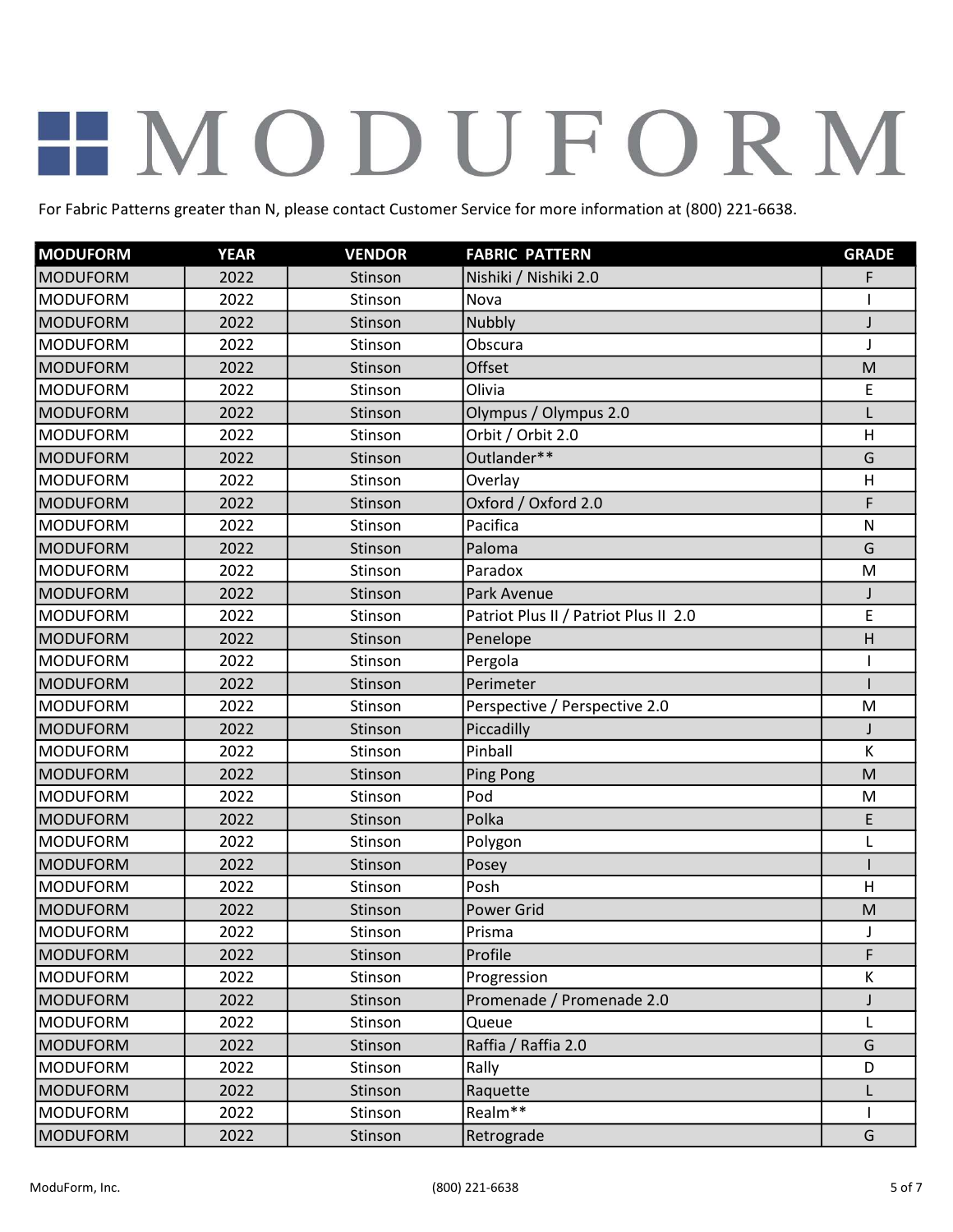| <b>MODUFORM</b> | <b>YEAR</b> | <b>VENDOR</b> | <b>FABRIC PATTERN</b>         | <b>GRADE</b> |
|-----------------|-------------|---------------|-------------------------------|--------------|
| <b>MODUFORM</b> | 2022        | Stinson       | Revolution                    | L            |
| <b>MODUFORM</b> | 2022        | Stinson       | Rialto                        | F            |
| <b>MODUFORM</b> | 2022        | Stinson       | Riddle                        | G            |
| <b>MODUFORM</b> | 2022        | Stinson       | Ritz**                        |              |
| <b>MODUFORM</b> | 2022        | Stinson       | Rivera                        | J            |
| <b>MODUFORM</b> | 2022        | Stinson       | Roadmap                       |              |
| <b>MODUFORM</b> | 2022        | Stinson       | Rogue II                      | E            |
| <b>MODUFORM</b> | 2022        | Stinson       | <b>Round Trip</b>             | M            |
| <b>MODUFORM</b> | 2022        | Stinson       | Route                         | G            |
| <b>MODUFORM</b> | 2022        | Stinson       | Rubric                        | M            |
| <b>MODUFORM</b> | 2022        | Stinson       | Sarto                         | Н            |
| <b>MODUFORM</b> | 2022        | Stinson       | Satchel                       | F            |
| <b>MODUFORM</b> | 2022        | Stinson       | Scintillate                   | $\mathsf{N}$ |
| <b>MODUFORM</b> | 2022        | Stinson       | Scout / Scout 2.0             | F            |
| <b>MODUFORM</b> | 2022        | Stinson       | Script / Script 2.0           | G            |
| <b>MODUFORM</b> | 2022        | Stinson       | Sensor                        | К            |
| <b>MODUFORM</b> | 2022        | Stinson       | Sentry - HC / Sentry - HC 2.0 | F            |
| <b>MODUFORM</b> | 2022        | Stinson       | Sequence                      | F            |
| <b>MODUFORM</b> | 2022        | Stinson       | Shantung / Shantung 2.0       | E            |
| <b>MODUFORM</b> | 2022        | Stinson       | Shift                         | E            |
| <b>MODUFORM</b> | 2022        | Stinson       | Shimmy**                      | H            |
| <b>MODUFORM</b> | 2022        | Stinson       | Sideline                      |              |
| <b>MODUFORM</b> | 2022        | Stinson       | Silicone-Avail**              | $\mathsf{N}$ |
| <b>MODUFORM</b> | 2022        | Stinson       | Sirocco                       | M            |
| <b>MODUFORM</b> | 2022        | Stinson       | Sleek / Sleek 2.0             | G            |
| <b>MODUFORM</b> | 2022        | Stinson       | <b>Sleeping Bear Dunes</b>    | Κ            |
| <b>MODUFORM</b> | 2022        | Stinson       | Smoothie / Smoothie 2.0       | F            |
| <b>MODUFORM</b> | 2022        | Stinson       | Solitaire                     | E            |
| <b>MODUFORM</b> | 2022        | Stinson       | Spirit Millennium             | F            |
| MODUFORM        | 2022        | Stinson       | Sprint**                      | E            |
| <b>MODUFORM</b> | 2022        | Stinson       | Square One                    | G            |
| <b>MODUFORM</b> | 2022        | Stinson       | Squire                        |              |
| <b>MODUFORM</b> | 2022        | Stinson       | Staple**                      | F            |
| <b>MODUFORM</b> | 2022        | Stinson       | Stat-Con                      | J            |
| <b>MODUFORM</b> | 2022        | Stinson       | Stellar                       | G            |
| <b>MODUFORM</b> | 2022        | Stinson       | Steppe                        | M            |
| <b>MODUFORM</b> | 2022        | Stinson       | Stitch in Time                | E            |
| <b>MODUFORM</b> | 2022        | Stinson       | Strand                        | F            |
| <b>MODUFORM</b> | 2022        | Stinson       | Stride                        | F            |